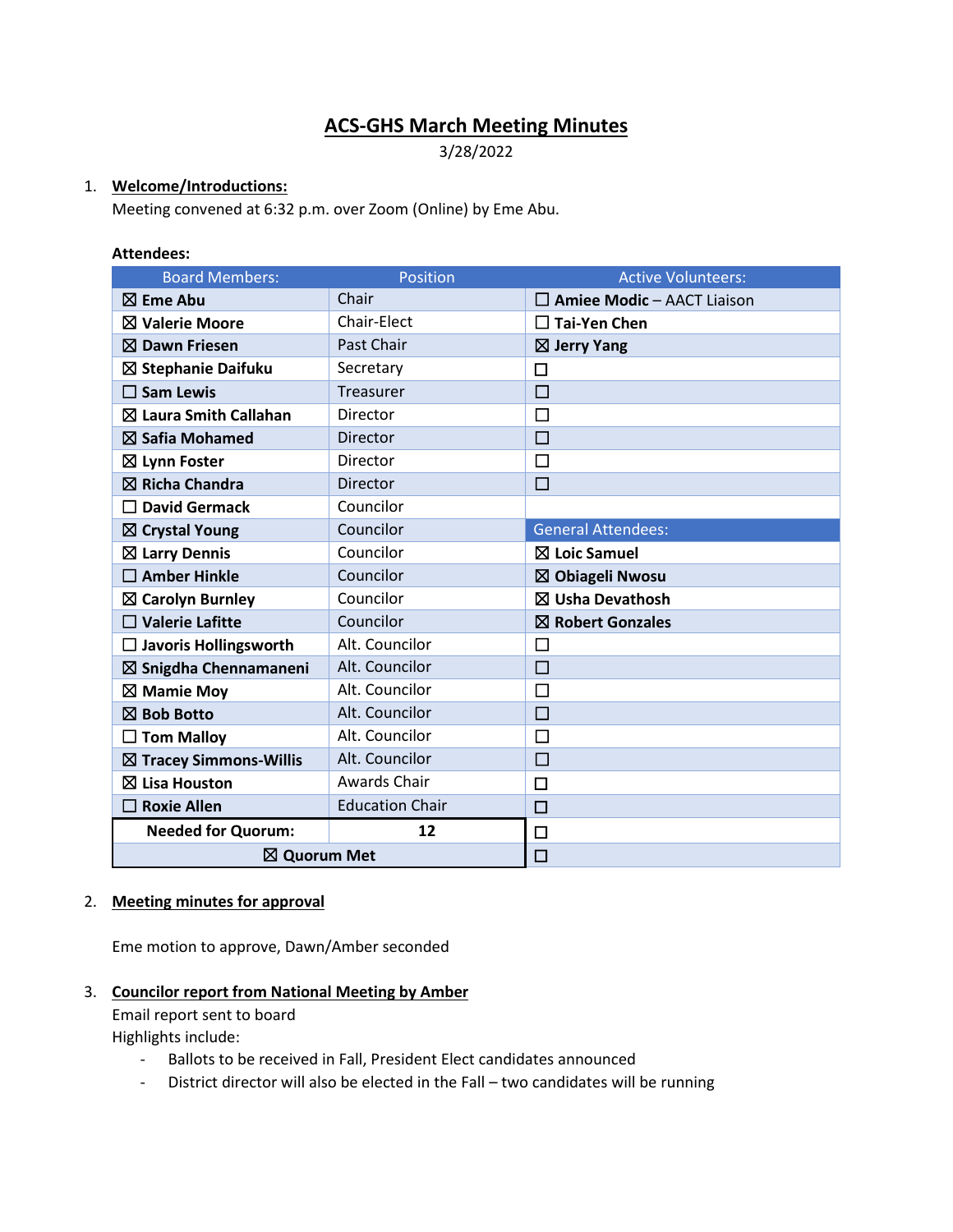- Preference form updated (available online) for any ACS member to indicate interest on National committees to hopefully increase participation (not just for councilors)
- Over 8500 members attended in person, 2500 members attended virtually in San Diego
- Board did approve over \$50 million for initiatives
- Trial for hybrid council meeting went well, intended to roll out for Chicago National Meeting. This will likely involve smart phone device access for voting in-person and well as virtually
- First year as councilor you likely won't be assigned a committee, however the following year, you would likely be receiving an appointment on a committee
	- o Fill out the preference form
	- o Fill out statement of interest beyond just selecting committees, new form should assist in this aspect

# 4. **Programming Committee by Valerie**

- New program to assist inventors get patents; looking into resources to go with theme of inventions & innovations
- YCC (by Safia)
	- o Tom from ACS career consultants will assist with events
	- o Dates for hosting tentatively mid-June and mid-Sept once speakers confirmed
- WCC (by Lynn)
	- $\circ$  WCC National committee has funds for bins/decals/swag etc. applying for
	- o Looking into hybrid events
- Minority Affairs Committee
	- o No update
- Summer Social and Seminars (by Eme)
	- o Reaching out to UH to see if potential speakers for inventor theme
	- o If any speakers come to mind, please send to Eme
- Science Café & Senior Chemists Committee(by Mamie)
	- o Potential for tour of a coffee roasting company
	- o Hydroponic farming looking into as well
- Technician Affiars (by Carolyn)
	- o Set up teleconference to gauge interest
- Outlook of events (by Valerie)
	- o Keep eye on calendar to avoid double-booking events

#### 5. **Awards Committee (by Lisa)**

- Three ACS Fellows packages are in progress, April 1<sup>st</sup> due date, so should be completed on time
- Looking for additional volunteers, reach out to Lisa
	- o Especially College and High school Teaching
- Will be scheduling committee meeting soon to start on local and regional awards

#### 6. **Education Committee**

- Chemistry Olympiad (by Jerry
	- o Local Olympiad complete, 277 participants in local Olympiad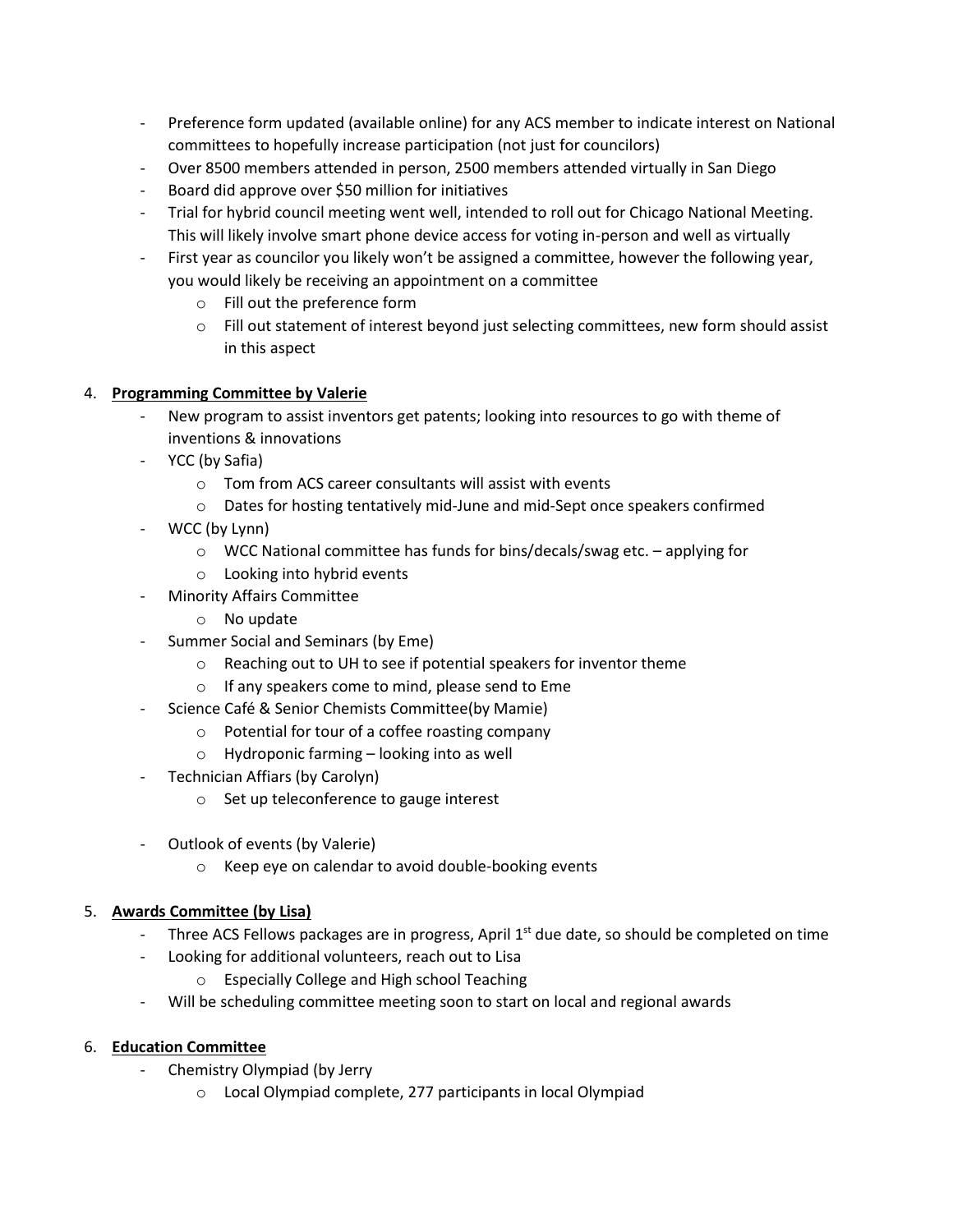- $\circ$  13 slots available for National, in additional to participant from camp
- $\circ$  About 45 awards will be given out, around \$2500-2600 in awards (similar to last year)
	- **•** This funding is an alternative to scholarships since not doing the scholarship exam again this year; these are recognition awards
	- Distribution based on results, school, etc. to expand recognition/participation
- o Motion to approve budget by Jerry, seconded by Carolyn
- Project SEED (by Carolyn)
	- $\circ$  Rice and Lone Star did not submit applications in time; may have no institutions involved this year
- Student Affiliates (by Loic)
	- $\circ$  Looking for Earth Week volunteers (looking for 10-15) (two shifts: 12-2:30, 2:30-5); to be added to newsletter (volunteers for anyone? Or student groups only? To be clarified)
	- $\circ$  Booth with chemistry demos on April 10<sup>th</sup> at Discovery Green
	- $\circ$  Not paid yet \$350 for tent usually do through reimbursement, to be followed-up on
- Science Fairs/ECH (by Obiageli)
	- o At least 85 students participated at SEFH
	- o 156 students made it to A&M Fair last week
	- o Want to host about 11 students to Regeneron Fair
	- $\circ$  ECH May 25<sup>th</sup> Annual Awards Banquet
	- o Tentative Date Sept 10 for Climate Change Symposium at UH
	- $\circ$  A lot of students came from certain schools, they'll be exploring why other schools are not participating

#### 7. **Community Affairs Committee (by Tracey)**

- National Chemistry Week
	- o Bob to try to schedule hands-on event with Children's Museum, still in progress
	- o Theme: Fabulous Fibers, the Chemistry of Fabric
	- $\circ$  Trying for 5 tables for demonstrations and including hands-on activity with household reagents only
		- No slime and no balloons (latex)
	- o Usually always third week of October
	- o Anticipating about \$500 for the budget
- Additional potential event with San Jacinto college
- Quilts and info-graphics available to help with this year's theme
- Poster Contest
	- o Info will be sent out soon

#### 8. **Nomination Committee (by Dawn)**

- No update, meetings to start up in early Summer
- Reach out to Dawn if interested in position or known of person who may be interested one